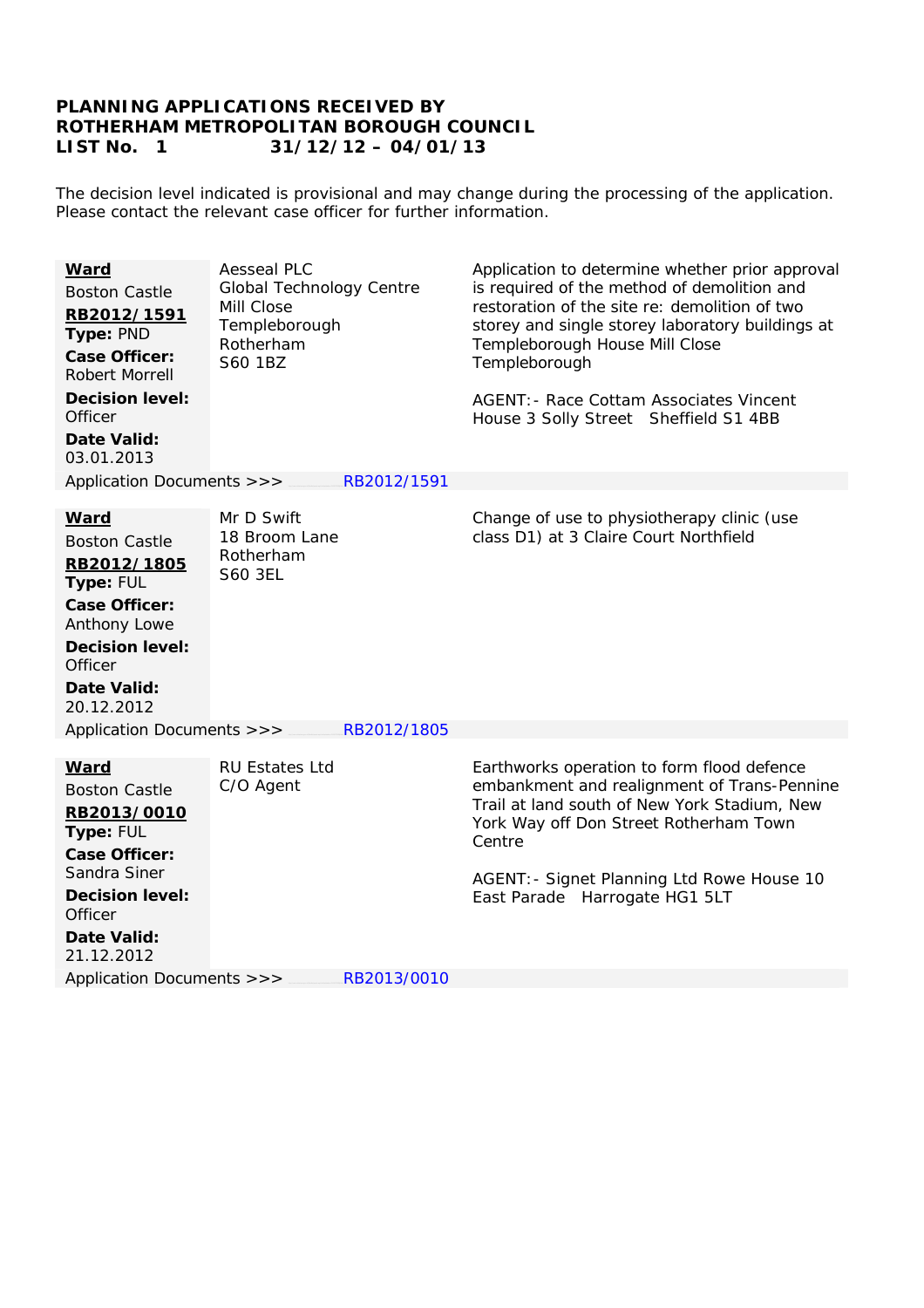| <b>Ward</b><br>Hellaby<br>RB2012/1806<br>Type: FUL<br><b>Case Officer:</b><br>Anita Heydon<br><b>Decision level:</b><br>Officer<br>Date Valid:<br>24.12.2012                 | Mr R Ashton<br>35 Moorlands<br>Wickersley<br>Rotherham<br>S661A5        | Loft conversion including installation of front &<br>rear dormer windows at 35 Moorlands<br>Wickersley<br>AGENT: - House Extension Design Ltd<br>Aizlewoods Mill Nursery Street Sheffield S3<br>8GG                                        |
|------------------------------------------------------------------------------------------------------------------------------------------------------------------------------|-------------------------------------------------------------------------|--------------------------------------------------------------------------------------------------------------------------------------------------------------------------------------------------------------------------------------------|
| Application Documents >>>                                                                                                                                                    | RB2012/1806                                                             |                                                                                                                                                                                                                                            |
| <u>Ward</u><br>Hellaby<br>RB2013/0002<br>Type: FUL<br><b>Case Officer:</b><br>Anita Heydon<br><b>Decision level:</b><br>Officer<br>Date Valid:                               | London & Associated<br>Properties PLC<br>c/o agent                      | Change of use to hot food takeaway (use class<br>A5) at Kings Butchers 242 Bawtry Road<br>Wickersley<br>AGENT: - Bradley Stankler Planning Hilltop<br>Grange Court Leeds LS17 7TX                                                          |
| 17.12.2012                                                                                                                                                                   |                                                                         |                                                                                                                                                                                                                                            |
| Application Documents >>>                                                                                                                                                    | RB2013/0002                                                             |                                                                                                                                                                                                                                            |
| <u>Ward</u><br><b>Holderness</b><br>RB2012/1676<br>Type: FUL<br><b>Case Officer:</b><br><b>Andrew West</b><br><b>Decision level:</b><br>Officer<br>Date Valid:<br>03.01.2013 | Pejis 2<br>25 High Street<br>Swallownest<br>Rotherham<br>S26 4TT        | Change of use to hot food takeaway (use class<br>A5) at 9 High Street Swallownest                                                                                                                                                          |
| Application Documents >>>                                                                                                                                                    | RB2012/1676                                                             |                                                                                                                                                                                                                                            |
| <u>Ward</u><br>Hoober<br>RB2013/0008<br>Type: FUL<br><b>Case Officer:</b><br>Emma Jackson<br><b>Decision level:</b><br>Officer<br>Date Valid:<br>03.01.2013                  | Mr Gray<br>8 Newhill Grange<br>Wath-upon-Dearne<br>Rotherham<br>S63 6HG | Erection of two storey dwellinghouse and<br>outbuildings at land adjacent 34 Melton Green<br>Wath-upon-Dearne<br>AGENT: - Acacia Building Consultancy Dearne<br>Valley Design Studio 30 Norton Road Wath-<br>upon-Dearne Rotherham S63 6QD |
| Application Documents >>>                                                                                                                                                    | RB2013/0008                                                             |                                                                                                                                                                                                                                            |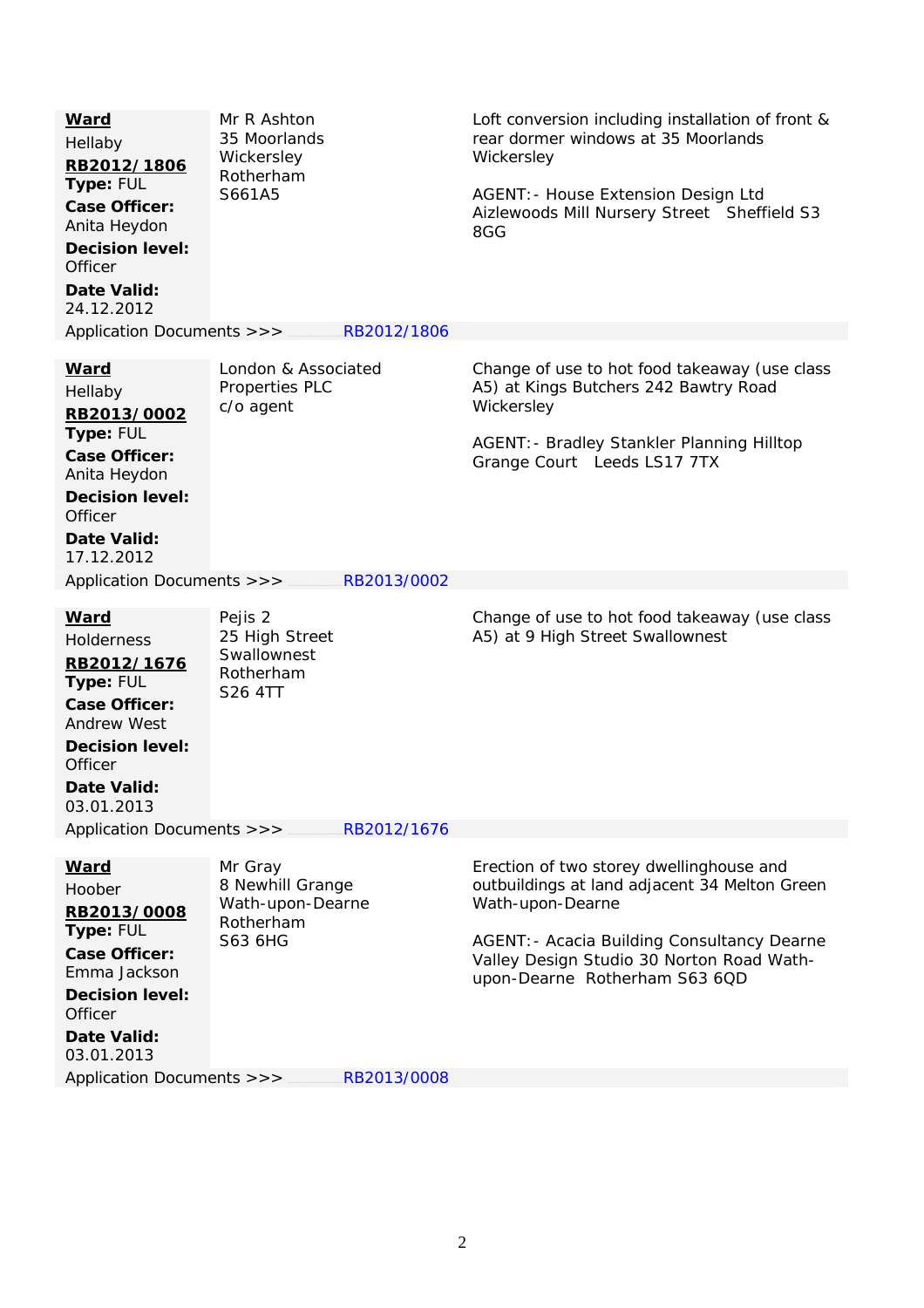| <b>Ward</b><br>Hoober<br>RB2012/1804<br>Type: FUL<br><b>Case Officer:</b><br>Debbie Morris<br><b>Decision level:</b><br>Officer<br>Date Valid:<br>21.12.2012                  | Mr K Stones<br>10 Navigation Way<br><b>Brampton Bierlow</b><br>Rotherham<br><b>S73 OYD</b> | Single storey rear extension at 10 Navigation<br>Way Brampton Bierlow<br>AGENT: - Quill Architecture 7 Mulberry Close<br>Darfield Barnsley S73 9NN                                                                                                                                                                |  |  |  |
|-------------------------------------------------------------------------------------------------------------------------------------------------------------------------------|--------------------------------------------------------------------------------------------|-------------------------------------------------------------------------------------------------------------------------------------------------------------------------------------------------------------------------------------------------------------------------------------------------------------------|--|--|--|
| Application Documents >>>                                                                                                                                                     | RB2012/1804                                                                                |                                                                                                                                                                                                                                                                                                                   |  |  |  |
| <b>Ward</b><br>Keppel<br>RB2012/1630<br>Type: FUL<br><b>Case Officer:</b><br>Robert Morrell<br><b>Decision level:</b><br>Officer<br>Date Valid:<br>02.01.2013                 | Mr Wragg<br>85 Scholes Lane<br><b>Scholes</b><br>Rotherham<br>S61 2RQ                      | Erection of detached dwelling at land adjacent<br>to 85 Scholes Lane Scholes<br>AGENT: - Mr P Thompson Linwood Barnsley<br>Road Dodworth Barnsley S75 3JR                                                                                                                                                         |  |  |  |
| Application Documents >>>                                                                                                                                                     | RB2012/1630                                                                                |                                                                                                                                                                                                                                                                                                                   |  |  |  |
| <b>Ward</b><br>Rotherham West<br>RB2013/0007<br>Type: FUL<br><b>Case Officer:</b><br>Robert Morrell<br><b>Decision level:</b><br>Officer<br>Date Valid:<br>03.01.2013         | UK Carbon & Graphite Co Ltd<br>C/O Agent                                                   | Extension to existing building with canopy and<br>installation of extraction system, replacement<br>of existing hard standing and formation of new<br>vehicle access at Brunel House Harrison Street<br>Holmes<br>AGENT: - Pearce Design Consultants The Ley<br>55a Melrose Avenue Pedmore Stourbridge<br>DY8 2LE |  |  |  |
| Application Documents >>><br>RB2013/0007                                                                                                                                      |                                                                                            |                                                                                                                                                                                                                                                                                                                   |  |  |  |
| <b>Ward</b><br><b>Rother Vale</b><br>RB2012/1792<br>Type: FUL<br><b>Case Officer:</b><br><b>Andrew West</b><br><b>Decision level:</b><br>Officer<br>Date Valid:<br>02.01.2013 | Mrs E Dawson<br>17 Boyd Road<br>Wath-upon-Dearne<br>Rotherham<br><b>S63 7TU</b>            | Erection of medical centre and pharmacy at<br>land adjacent Treeton Medical Centre Arundel<br><b>Street Treeton</b><br>AGENT: - James Totty Partnership 38<br>Wilkinson Street Sheffield S10 2GB                                                                                                                  |  |  |  |
| Application Documents >>><br>RB2012/1792                                                                                                                                      |                                                                                            |                                                                                                                                                                                                                                                                                                                   |  |  |  |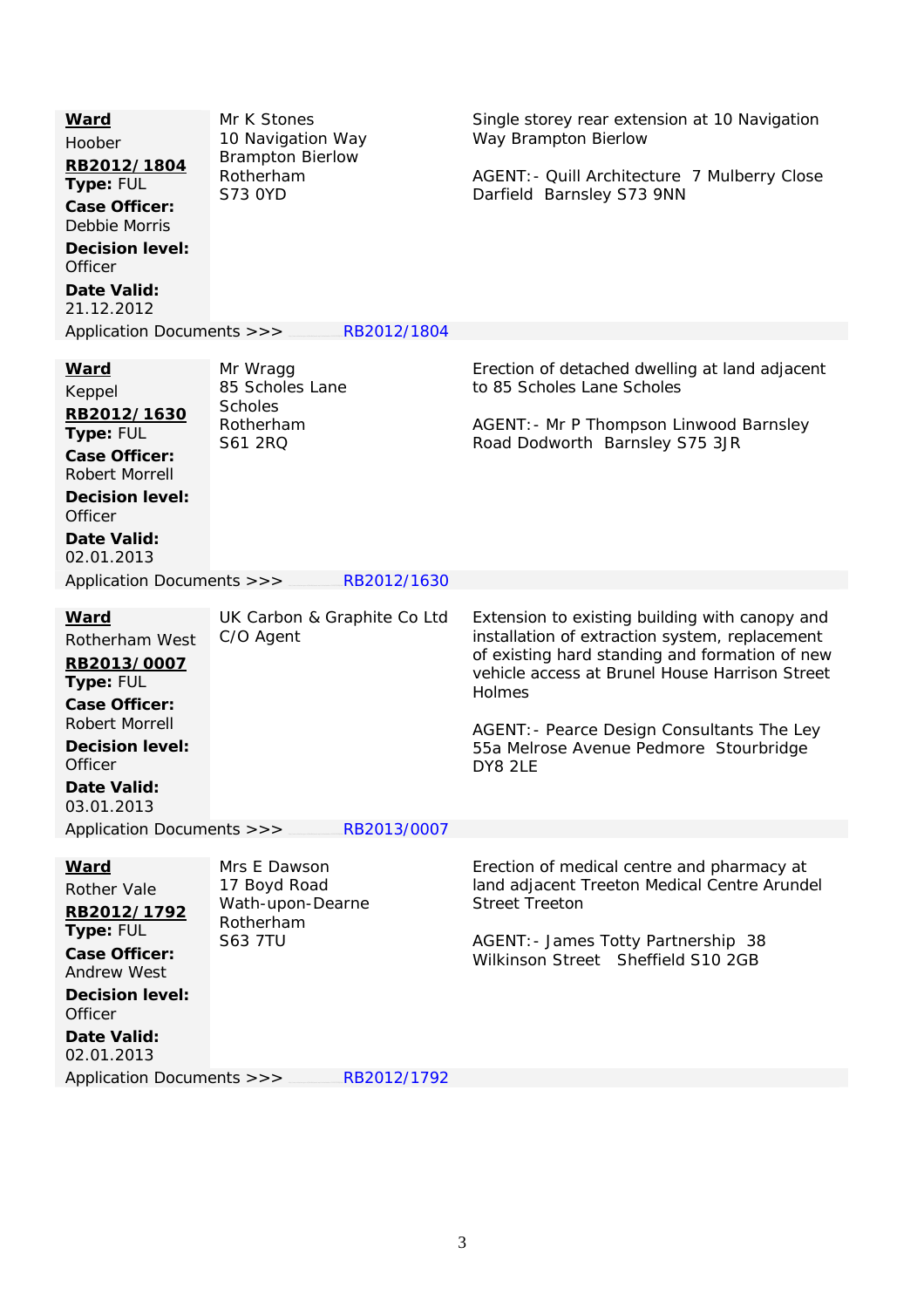| A Cole & S Norbron<br>5 Flatts Lane<br>Treeton<br>Rotherham<br>S60 5QZ                                               | Erection of 1 No. dwellinghouse with detached<br>garage at land adjacent 5 Flatts Lane Treeton<br>AGENT: - Amberdale Developments Ltd 14<br>Rother Crescent Treeton Rotherham S60 5QY                         |  |  |  |  |
|----------------------------------------------------------------------------------------------------------------------|---------------------------------------------------------------------------------------------------------------------------------------------------------------------------------------------------------------|--|--|--|--|
| RB2012/1701<br>Application Documents >>>                                                                             |                                                                                                                                                                                                               |  |  |  |  |
| Mr J Brown<br>44 Park Drive<br>Swallownest<br>Sheffield<br><b>S26 4UL</b>                                            | Two storey side and rear extensions at 44 Park<br><b>Drive Swallownest</b>                                                                                                                                    |  |  |  |  |
| RB2012/1755<br>Application Documents >>>                                                                             |                                                                                                                                                                                                               |  |  |  |  |
| <b>Bowes Motors</b><br>Mr P Bowes<br><b>Station Road</b><br>Rotherham<br>60 1HN                                      | Extension to existing service garage at Bowes<br>Motors Station Road Masbrough<br>AGENT: - J Close Design 88 Morthen Road<br>Wickersley Rotherham S66 1EG                                                     |  |  |  |  |
| Application Documents >>><br>RB2012/1763                                                                             |                                                                                                                                                                                                               |  |  |  |  |
| Mitchells & Butler<br>Ms L Hughes<br>The Golden Ball<br><b>Turner Lane</b><br>Whiston<br>Rotherham<br><b>S60 4HY</b> | Six weeks notice of intent to remove a cherry<br>tree within Whiston Conservation Area at The<br>Golden Ball Turner Lane Whiston<br>AGENT: - Broomhill Tree Services 331 Glossop<br>Sheffield S10 2HP<br>Road |  |  |  |  |
|                                                                                                                      | Application Documents >>><br>RB2012/1758                                                                                                                                                                      |  |  |  |  |